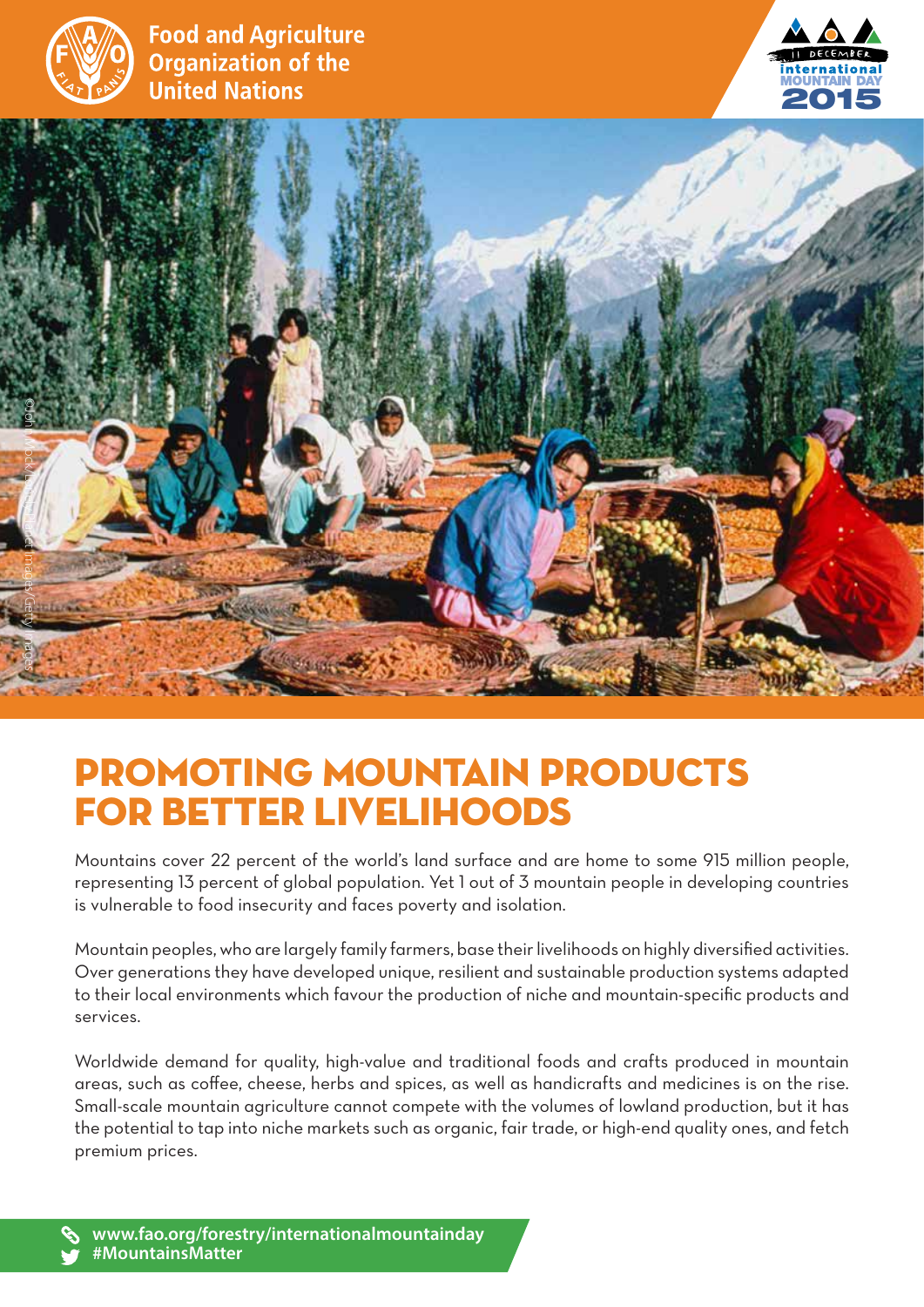Commercial and sustainable harnessing of high-value products and services presents a significant opportunity for mountain communities to improve their livelihoods generating additional employment and income. Mountain women in particular who are left to manage farms and households as men migrate to lowland areas or abroad in search of a higher income, can increase their income through the trade of their traditional mountain products.

Access to markets, extension services, credit and information is crucial for supporting mountain producers. The potential for exploiting niche and unique products is strongly affected by the remoteness and isolation of mountain areas and lack of key services. In addition the high number of middlemen in the value chain of most mountain products means that producers do not always obtain fair compensation.

## **Romanian cheese producers enter new markets**

In the Eastern Carpathian Mountains of Romania, shepherding is a central part of village life. Summer cheese production remains traditional and small scale, and the products are free of chemicals and appreciated locally for their refined taste. A Swiss-Romanian Cooperation Programme implemented by several non-governmental organizations (NGOs) is improving the sustainability of livestock-based agriculture by strengthening the production and marketing chain and opening market opportunities for these high-quality mountain products. The NGOs have worked with six local shepherds' associations to implement more sustainable land management practices and to construct new sheepfold structures that conform to European Union (EU) sanitary requirements. A collective umbrella brand "De la Munte," (meaning "Of the Mountains") has been created and although production is small scale and seasonal, the farmers' associations are ensuring that traditional cheese production finds a way to thrive in the modern marketplace.

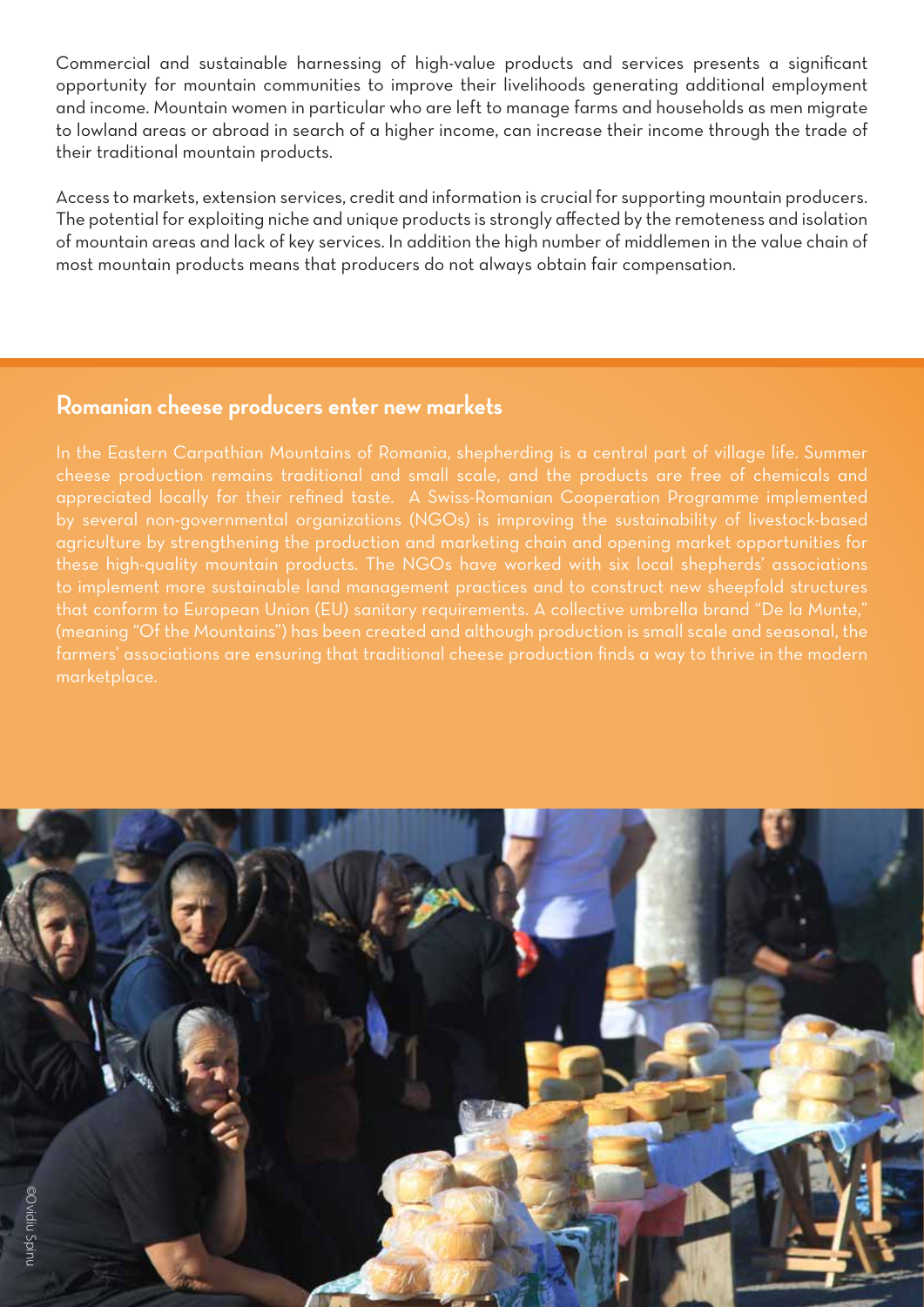Since markets are often distant and transportation is costly, interventions should focus on high-value and low-volume products, better organization in cooperatives or farmers organizations, support in all the steps of the value chain, including production, processing, packaging and marketing. Mountain specific policies and laws should be put in place to provide an enabling environment to unlock the potential of mountain peoples.

For services such as tourism, mountain communities with their traditional and diverse lifestyles may represent a major attraction, in the form of uniquely preserved ecosystems or traditional way of life. If sustainably managed and if benefits reach the local communities, tourism-related services such as skiing, climbing, cultural heritage or nature trails can provide an opportunity for development in mountain regions.

## **Indigenous peoples in the Philippines get connected**

For centuries, mountain forest–based, indigenous communities in the Philippines have sustainably harvested honey both for subsistence use and as a source of income. However due to lack of knowledge about the market, pricing and quality standards, the honey is often sold at a low price. The quality may also be low as there is a lack of knowledge on proper honey processing and packaging. In 2012, The Philippine Forest Honey Network, a network of mountain-based honey enterprises that established harvesting protocols and quality standards for honey processing at the national level, formulated pricing systems adopted by indigenous peoples; it also approached branding, product development for honey-based products and formulated a marketing strategy. After two years, forest honey became one of the major mountain forest products. Meanwhile, the NGO Veritas e-Trading Network, signed an agreement with the telecommunications company Smart Communications for the free use of its Infoboard, a communications platform where thousands of text messages can be managed and broadcast in real time to link producers, traders and consumers. The NGO provided tablets and few mobile phones, allowing indigenous peoples